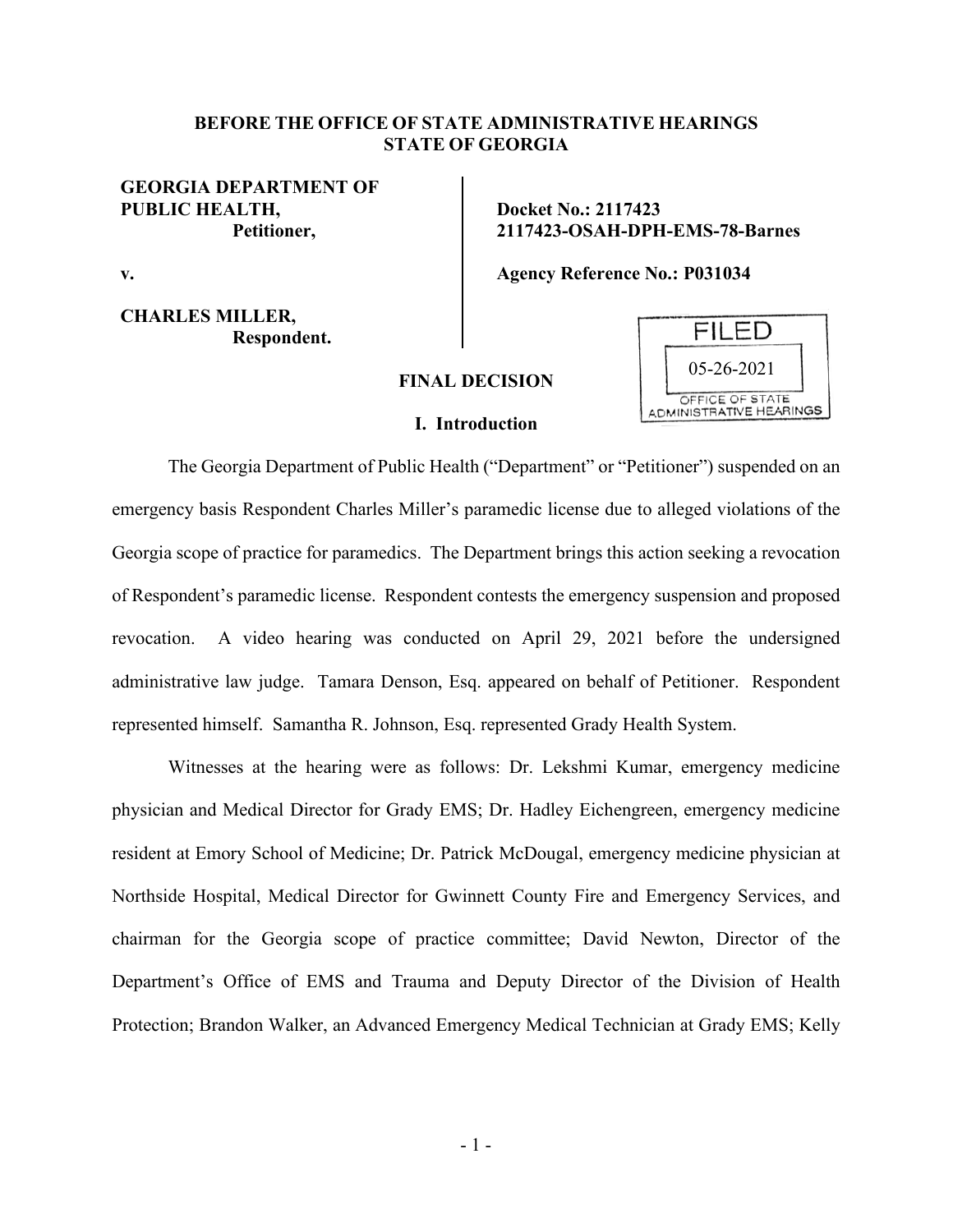Joiner, Deputy Director of the Department's Office of EMS and Trauma; Erin Vickery, Director of Operations at Grady EMS; and Respondent.

For the reasons stated herein, the Department's decision to suspend Respondent's paramedic license is **AFFIRMED**. As such, Respondent's paramedic license is hereby revoked.

## **II. Findings of Fact**

1.

On March 13, 2020, Respondent applied for an emergency medical services (hereinafter "EMS") license to practice as a paramedic in the state of Georgia (hereinafter "paramedic license"). As part of his application, Respondent signed that he acknowledged and understood the Department's rules and regulations. Respondent was issued the paramedic license number P031034 on March 24, 2020. (Testimony of Kelly Joiner; Petitioner's Motion for Summary Determination ("MSD") Exhibits 7, 9.)

## *The January 22, 2021 Surgical Cricothyrotomy*

2.

On January 22, 2021, Respondent and his ambulance partner, Brandon Walker, worked a shift together. During that shift, they responded to a dispatch call regarding a patient presenting with acute angioedema, or severe swelling of the tongue often caused by an allergic reaction to lisinopril. Respondent and Mr. Walker arrived on scene at the patient's home. After Respondent examined the patient and spoke with his daughter, the patient stated that he was able to walk to the ambulance, rather than be taken on a stretcher. At some point after the initial examination, Respondent called a doctor at Grady Memorial Hospital to ask whether he should administer an epinephrine injection, given the patient's high blood pressure and medical history of congestive heart failure and hypertension. The doctor advised Respondent to hold off on administering an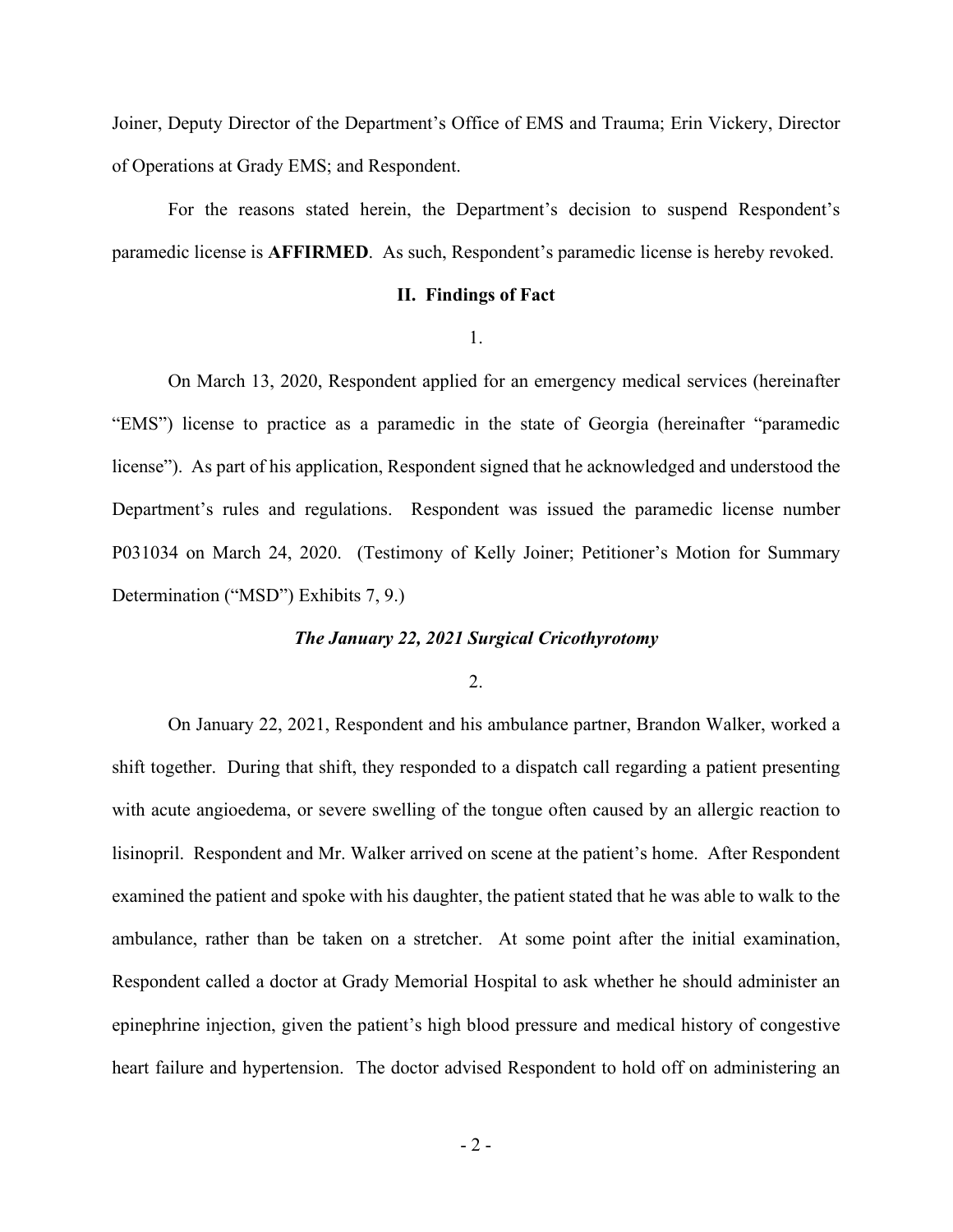epinephrine injection unless the patient's condition worsened. Respondent failed to inform the doctor that the patient was in distress and actively struggling to breathe. On the way to the hospital, the patient became unconscious and ceased breathing. Respondent asked Mr. Walker to pull over the ambulance and assist him in the back of the ambulance. Respondent performed a surgical cricothyrotomy––a procedure involving a surgical incision of the cricothyroid membrane––on the patient and established an opening between the patient's lungs and the outside world. Thereafter, Mr. Walker returned to the driver's seat and drove the less than ten minutes to Grady Memorial Hospital. Upon the ambulance's arrival at Grady Memorial Hospital, Dr. Hadley Eichengreen observed the tube was not securely placed during the surgical cricothyrotomy, the incision was much larger than the procedure allowed,<sup>[1](#page-2-0)</sup> and the patient was in critical condition. Fortunately, the patient made a successful recovery. (Testimony of Dr. Hadley Eichengreen; Testimony of David Newton; Testimony of Brandon Walker; Testimony of Respondent; Petitioner's MSD Exhibits 2, 3, 5, 6, 8; Respondent's Exhibit 8.)

# 3.

The Department argues that surgical cricothyrotomies without the permission of a physician are outside the Georgia scope of practice for paramedics. Several witnesses testified that a less risky procedure, such as using a bag-valve mask, should have been attempted. If such attempts failed, then a needle cricothyrotomy could have been performed to open the patient's airway for the duration of the ride to the hospital. The Georgia scope of practice permits paramedics to perform percutaneous cricothyrotomies, which is the proper medical terminology for a needle cricothyrotomy. The only difference between a percutaneous and needle

<span id="page-2-0"></span> $<sup>1</sup>$  The risks of such a large incision in the cricothyroid membrane include significant bleeding obscuring the membrane</sup> and making further attempts of performing this procedure––and thus breathing for the patient––more difficult. There is also a possibility that fluid enters the lungs, leading to present issues with oxygenation and long-term complications. (Testimony of Dr. Hadley Eichengreen; Testimony of Dr. Lekshmi Kumar; Testimony of Dr. Patrick McDougal.)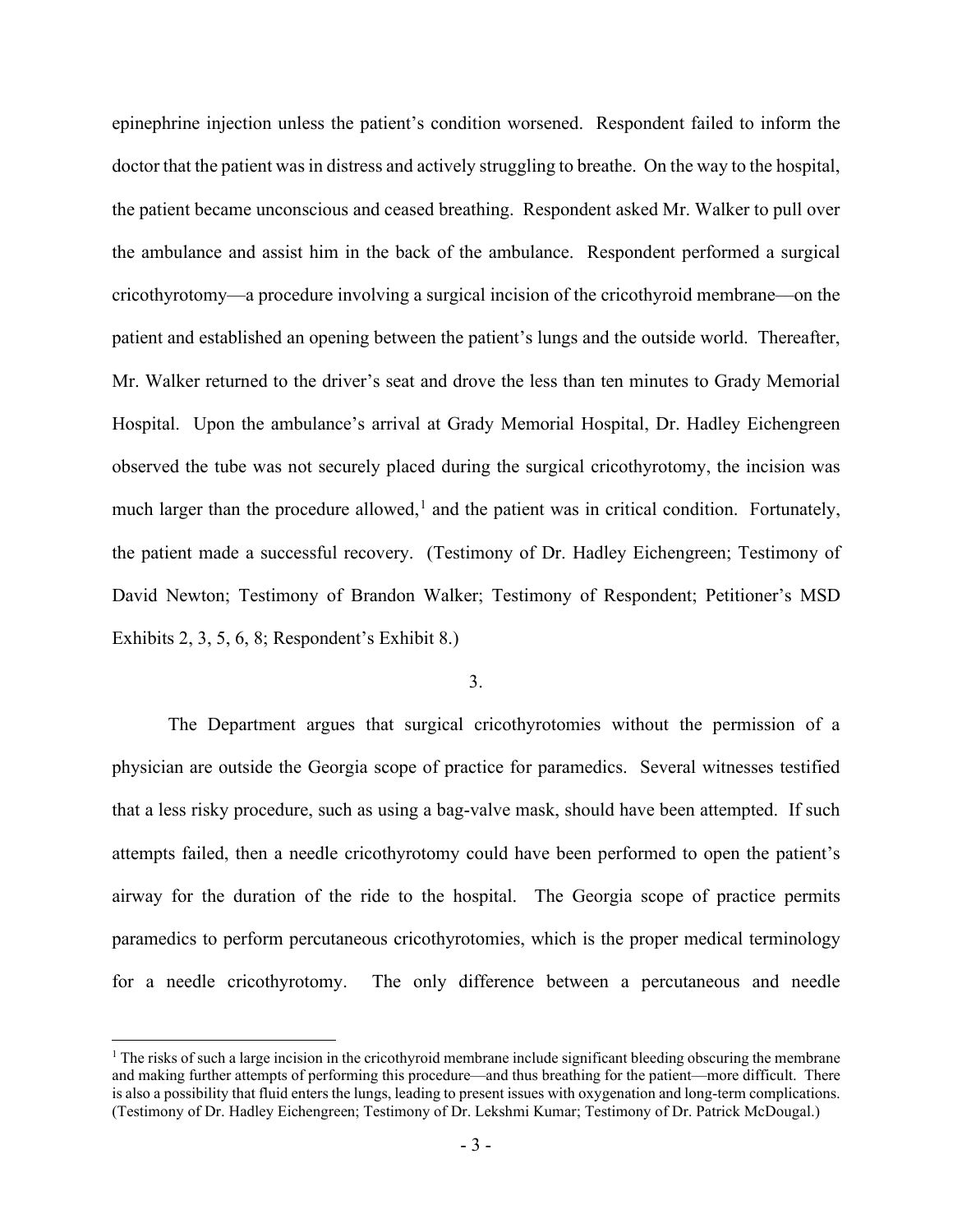cricothyrotomy is that a commercial kit is typically used for a percutaneous cricothyrotomy, whereas a needle cricothyrotomy can be performed with commonly found equipment, including equipment stocked in Grady EMS ambulances and Respondent's jump bag. Prior to each shift, Respondent had a duty to verify the equipment on the ambulance and report any missing equipment. Finally, David Newton and Dr. Patrick McDougal both testified that a surgical cricothyrotomy is outside the Georgia scope of practice for paramedics because the risks outweighed the benefits of paramedics performing this procedure. (Testimony of Dr. Hadley Eichengreen; Testimony of Kelly Joiner; Testimony of Dr. Lekshmi Kumar; Testimony of Dr. Patrick McDougal; Testimony of David Newton; Testimony of Erin Vickery; Testimony of Respondent; Petitioner's MSD Exhibit 8; Respondent's Exhibit 8.)

# 4.

Respondent testified that prior to performing the surgical cricothyrotomy, he did not seek authorization from a duly licensed Georgia physician or attempt a less risky procedure prior due to the urgency of the situation. Respondent claimed he knew ahead of time that a needle cricothyrotomy was impossible to perform with the equipment available on the ambulance. Respondent also asserted that the Georgia scope of practice for paramedics is inclusive and exclusive, specifically arguing that a needle cricothyrotomy was not permitted because the scope of practice does not explicitly say so. However, Respondent failed to address how a surgical cricothyrotomy is permissible when the interpretive guidelines to the Georgia scope of practice explicitly prohibit the procedure. (Testimony of Respondent; Petitioner's MSD Exhibit 8; Respondent's Exhibit 8.)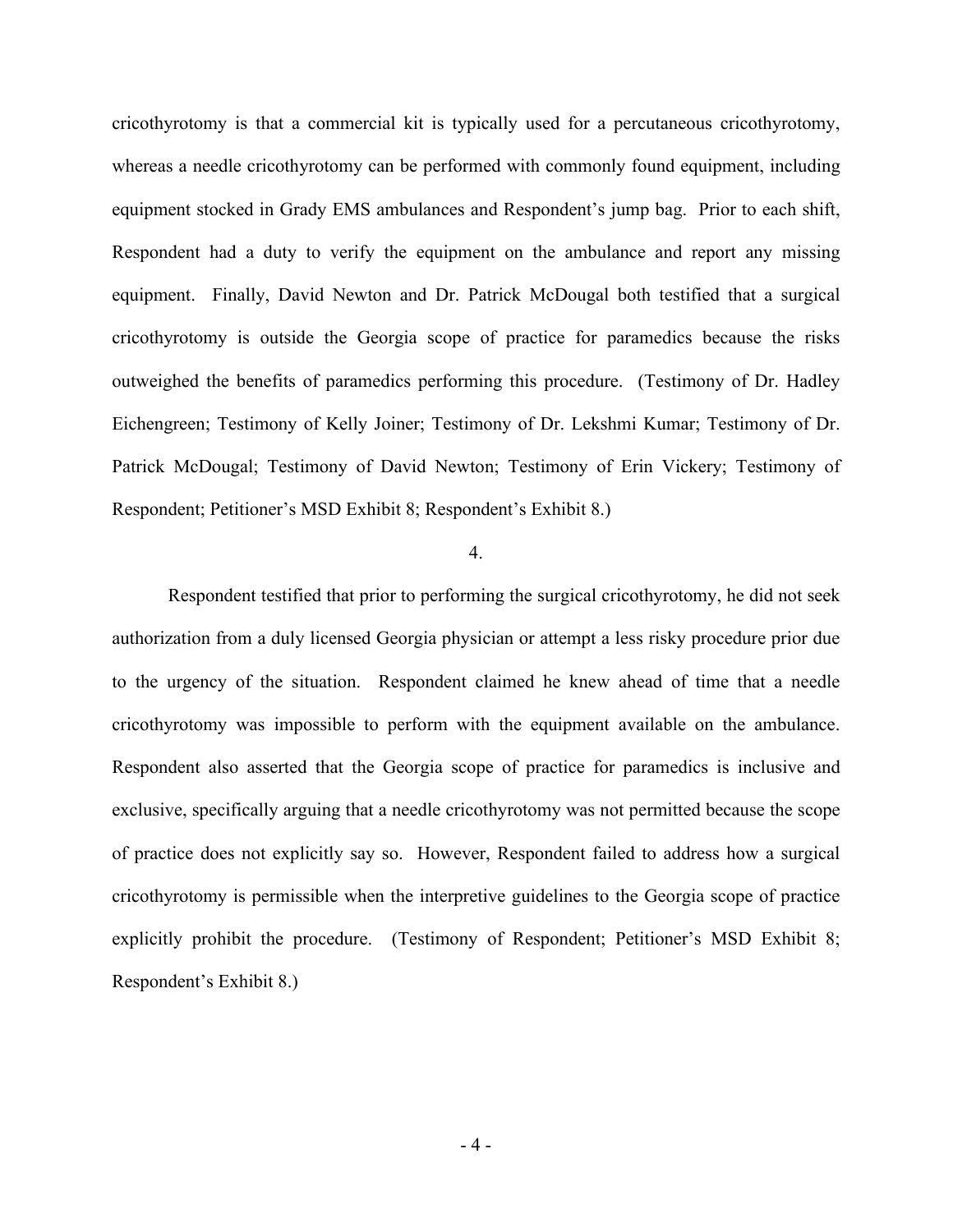### *The January 22, 2021 Shoulder Reduction*

5.

During the same shift on January 22, 2021, Respondent responded to a call regarding a patient with a shoulder injury. The patient told Respondent that he frequently dislocates his shoulder. As such, Respondent examined his shoulder for fractures, and after feeling none, explained to the patient that he could perform a shoulder reduction procedure at their location, thus eliminating the need for the patient to incur ambulance or hospital bills. The patient agreed, and Respondent performed a shoulder reduction at the location, rather than at Grady Memorial Hospital. The patient reportedly felt little to no pain during the shoulder reduction and thereafter signed a refusal of transport and medical care form. (Testimony of Respondent; Petitioner's MSD Exhibits 2, 3, 4; Respondent's Exhibit 8.)

#### 6.

The Department asserts that shoulder reductions in the field are outside the scope of practice for paramedics in Georgia. Dr. McDougal and Dr. Lekshmi Kumar testified that x-rays are required before and after a shoulder reduction due to the possibility of fractures and neurological damage. Respondent did not address these witnesses' testimonies. Rather, Respondent explained that he performed a shoulder reduction in the field due to the pain and expense the patient would endure if he had to wait until he reached a hospital to receive a shoulder reduction. (Testimony of Dr. Lekshmi Kumar; Testimony of Dr. Patrick McDougal; Testimony of Respondent; Petitioner's MSD Exhibit 8; Respondent's Exhibit 8.)

### 7.

Furthermore, Mr. Newton testified that the scope of practice for paramedics in Georgia is "a ceiling, not a floor;" thus, if a practice is not listed, then it is prohibited. Respondent argued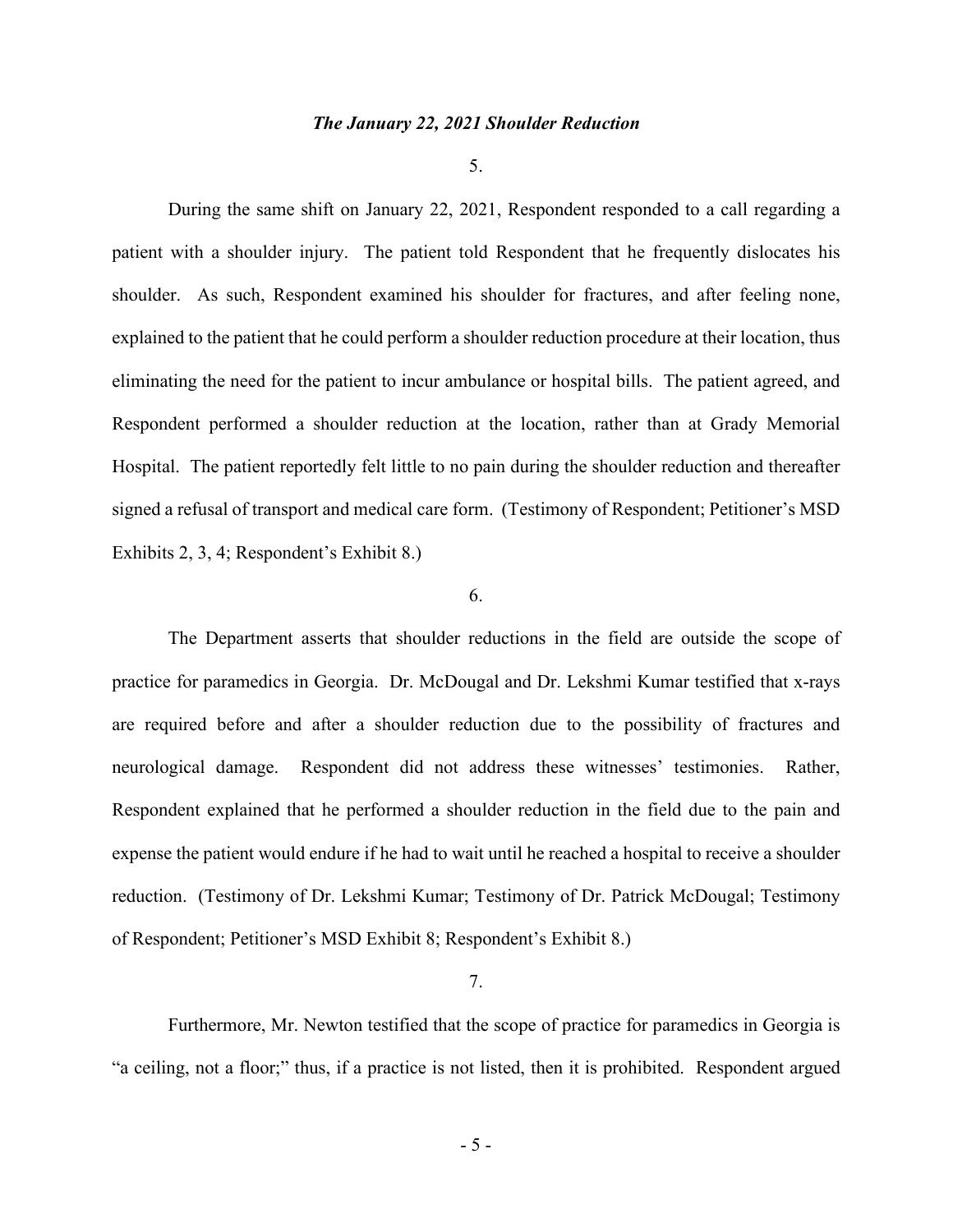that because the Georgia scope of practice remains silent on whether shoulder reductions in the field are prohibited, then it must be permitted. However, Respondent provided no evidence to support this argument. (Testimony of David Newton; Testimony of Respondent; Petitioner's MSD Exhibit 8; Respondent's Exhibit 8.)

### *Investigation and Sanction*

8.

On January 23, 2021, the Grady Quality Assurance Department became aware of the surgical cricothyrotomy and shoulder reduction in the field performed by Respondent. Because these services were outside the scope of practice for paramedics in Georgia, Respondent was suspended by his employer, Grady Health System, pending further investigation. On January 29, 2021, the Department was notified of Respondent's performance of a surgical cricothyrotomy and shoulder reduction in the field, both of which occurred during the same work shift. At that time, Dr. Kumar recommended Respondent no longer be credentialed as a paramedic. (Petitioner's MSD Exhibits 2, 3, 8; Respondent's Exhibit 8.)

9.

On February 1, 2021, the Department issued a Notice of Emergency Suspension to Respondent, immediately suspending his paramedic license. A hearing was later scheduled at the Office of State Administrative Hearings to consider whether Respondent's paramedic license should be revoked. (Petitioner's MSD Exhibit 1.)

#### 10.

At the hearing, numerous witnesses testified that Respondent posed an imminent threat to the safety and welfare of the public due to his failure to act within the Georgia scope of practice for paramedics, warranting the emergency suspension and revocation of his paramedic license. In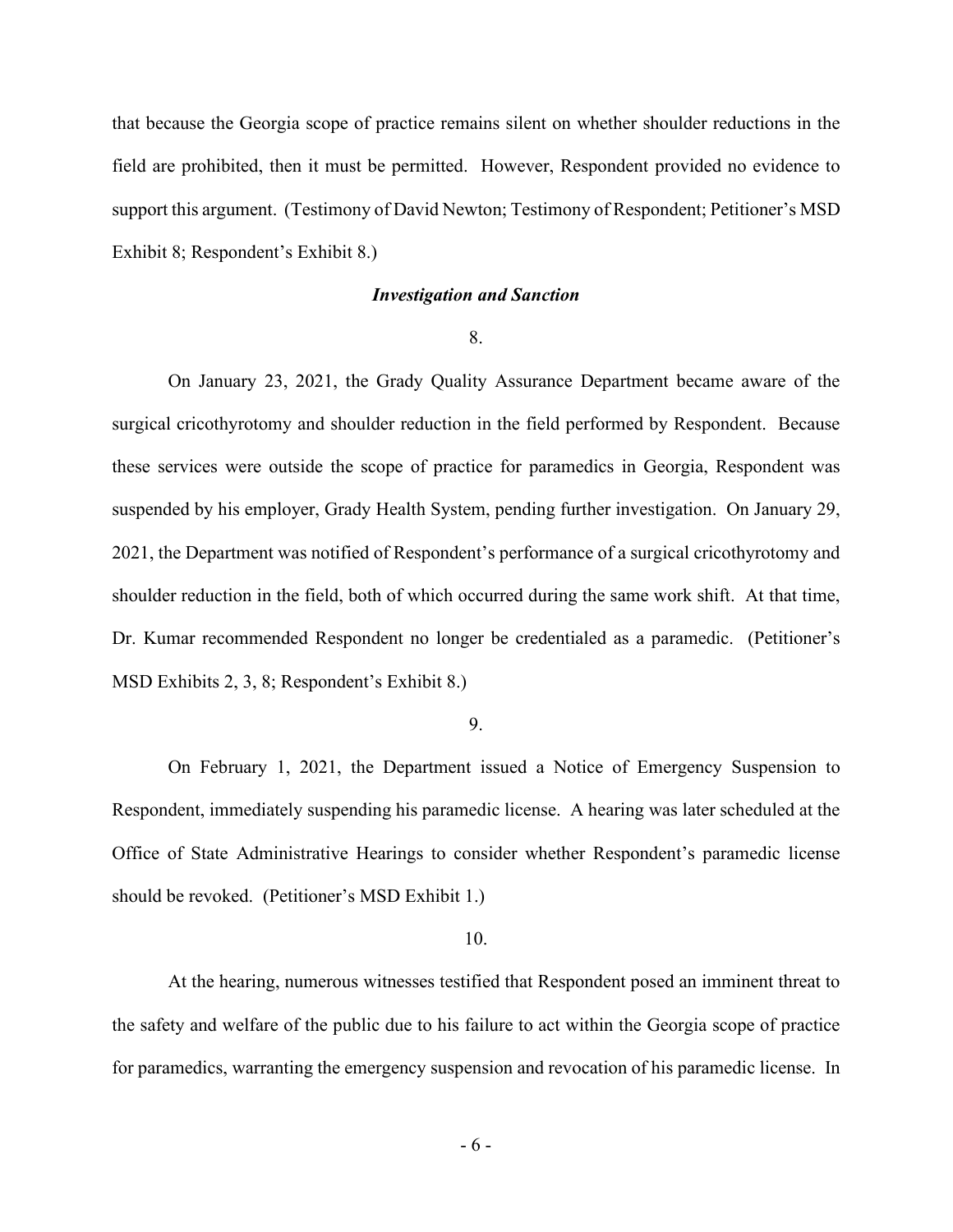response, Respondent testified that he acted in the best interests of his patients, that no harm came from these services, and that he saved the life of one patient and reduced the pain of another. As such, Respondent requested that he keep his paramedic license. (Testimony of Dr. Lekshmi Kumar; Testimony of David Newton; Testimony of Kelly Joiner; Testimony of Respondent; Petitioner's MSD Exhibit 8; Respondent's Exhibit 8.)

## **III. Conclusions of Law**

#### 1.

Because this case involves the revocation of Respondent's paramedic license, the Department bears the burden of proof. Ga. Comp. R. & Regs. 616-1-2-.07(1). The standard of proof in this case is a preponderance of the evidence. *Id.* at 616-1-2-.21(4).

### 2.

The authority to adopt and promulgate rules and regulations was bestowed on the Department to "effect prevention, abatement, and correction of situations and conditions which, if not promptly checked, would militate against the health of the people of this state." O.C.G.A. § 31-2A-6(a). The Department has promulgated rules establishing the Georgia scope of practice permitted for each EMS licensure level, including paramedics. *See* Ga. Comp. R. & Regs. 511-9- 2-.01, -.12; *see Scope of Practice for EMS Personnel*, GA. OFF. OF EMS AND TRAUMA (effective Apr. 23, 2020) (hereinafter "*Scope of Practice*").

#### 3.

In this case, the Department asserts that Respondent violated the following regulations:

(8) A licensee shall not provide any type or level of service that is not authorized by its license or by law.

(22) A licensee shall take no action that would jeopardize the health or safety of a patient, including without limitation that abandonment or mistreatment of a patient.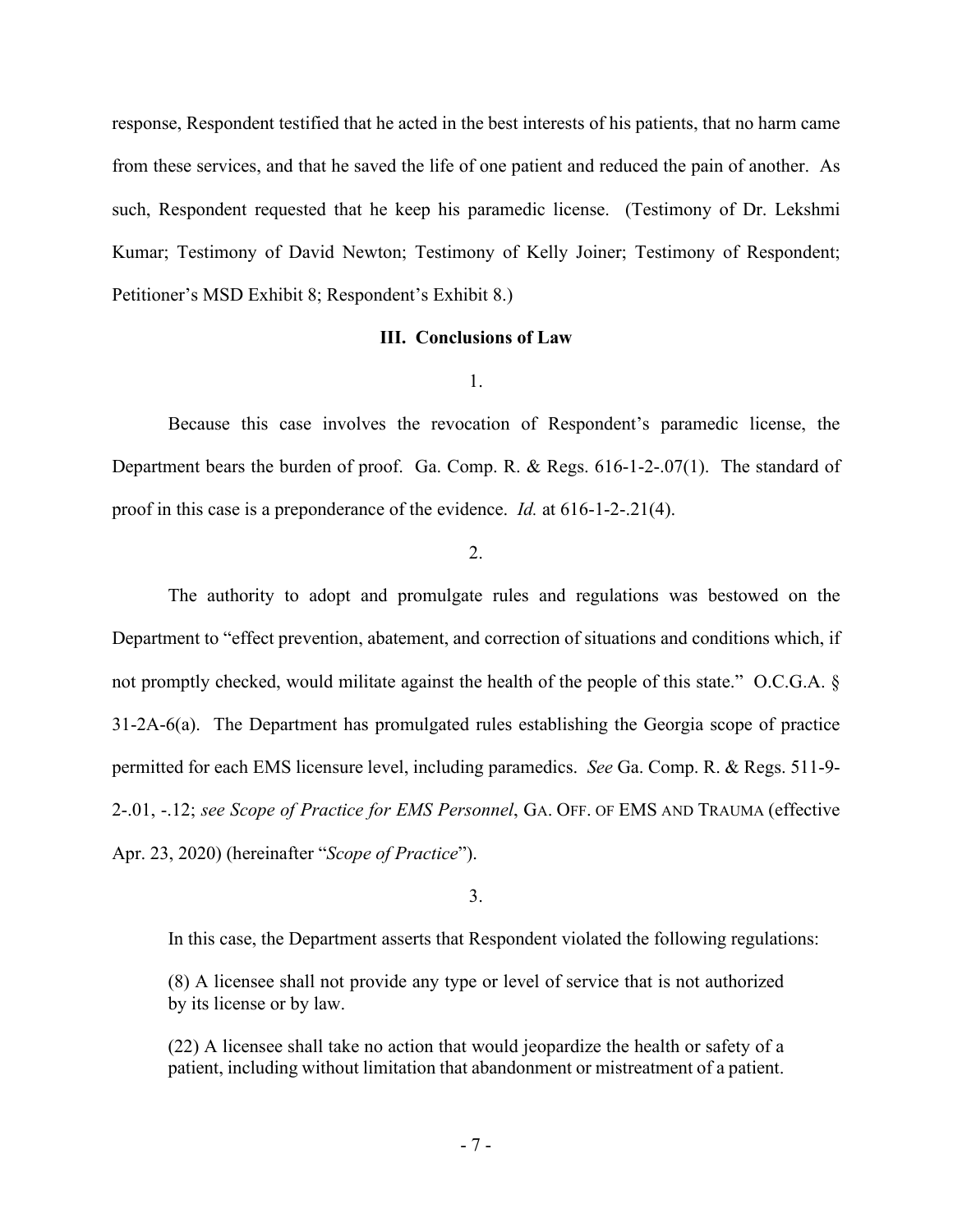(31) A licensee shall not violate any statute or regulation, state or federal, which pertains to Emergency Medical Services.

Ga. Comp. R. & Regs. 511-9-2-.18(8), (22), (31). Specifically, regarding paramedic licensure, the Department contends that surgical cricothyrotomies and shoulder reductions in the field are outside the scope of practice for paramedics in Georgia, that Respondent put his patients in danger by performing these services, and that performing these services violates its regulations.

4.

The Department has the authority to suspend a paramedic's license on an emergency basis if "the public safety, health, and welfare" require it. O.C.G.A.  $\S$  50-13-18(c)(1); Ga. Comp. R. & Regs. 511-9-2-.19(5)(b). The issuance of an emergency suspension is effective immediately, and a hearing is promptly conducted to decide whether the license should be revoked. O.C.G.A. §§ 31-11-36(a), 31-11-57, 50-13-18(c)(1); Ga. Comp. R. & Regs. 511-9-2-.19(5)(b).

# *Scope of Practice: Cricothyrotomies*

# 5.

According to the Department's scope of practice for EMS personnel, paramedics are permitted to perform percutaneous cricothyrotomies. The interpretive guidelines state:

This would include retrograde intubation techniques and devices that puncture the skin and/or cricothyroid membrane. Paramedics are not permitted to make a surgical incision of the cricothyroid membrane. Paramedics may perform skin incisions with a surgical blade for percutaneous cricothyrotomy.

*Scope of Practice* at 4. Evidence was presented at the hearing that a needle cricothyrotomy is included under the Georgia scope of practice, because it is a procedure that "punctures" the cricothyroid membrane. To the contrary, because a surgical cricothyrotomy requires a surgical incision of the cricothyroid membrane, it is explicitly prohibited under the interpretive guidelines. *See id.*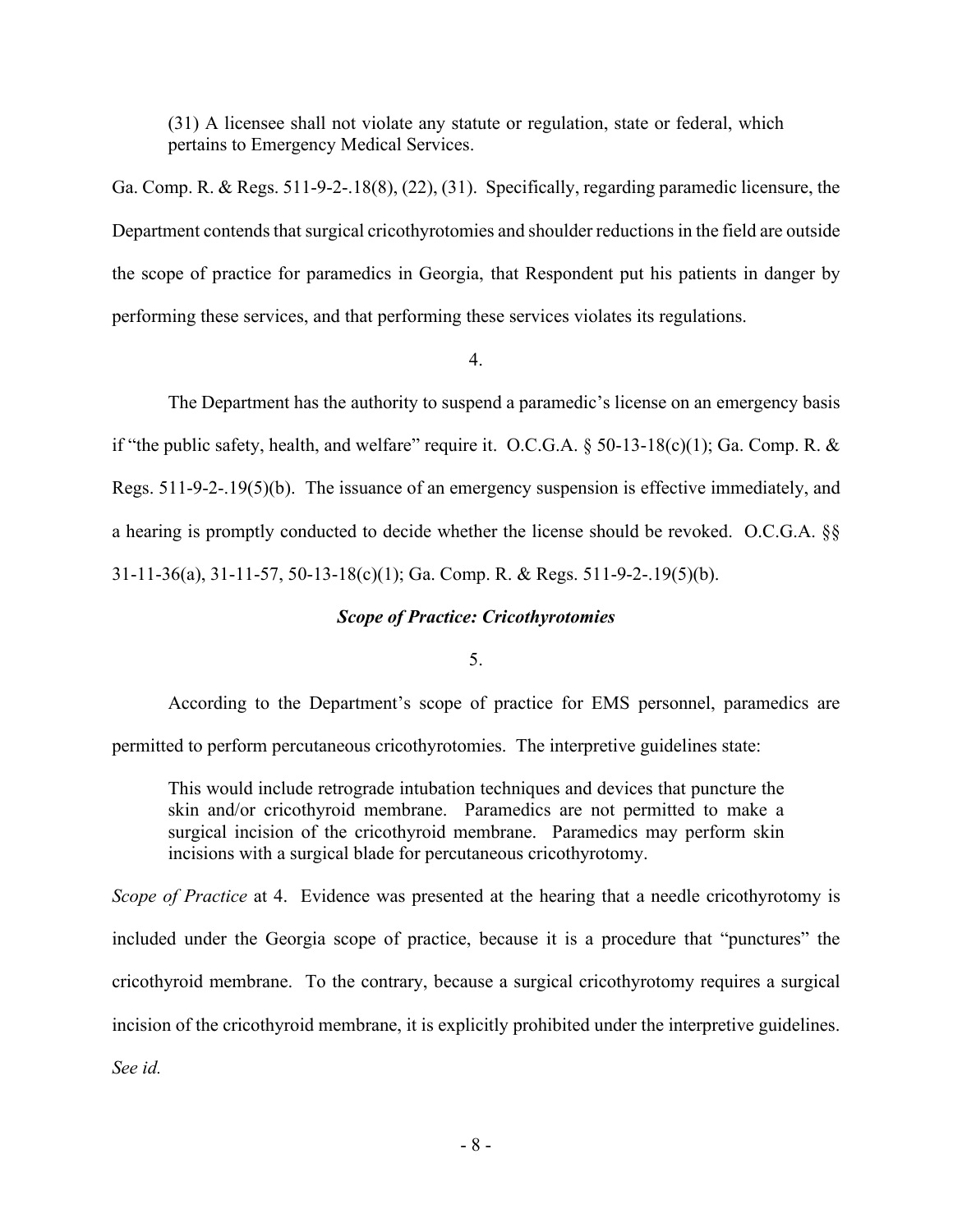Respondent argued at the hearing that a needle cricothyrotomy in the field is not permitted under the Georgia scope of practice for paramedics and that he was unable to perform a needle cricothyrotomy due to a lack of sufficient supplies. Respondent offered no direct evidence to support these claims. Even if Respondent's assertions were true, the Georgia scope of practice explicitly prohibits paramedics from performing surgical cricothyrotomies. At the very least, Respondent needed permission and oversight from a duly licensed Georgia physician to perform a surgical cricothyrotomy, which he did not obtain. The fact that the patient survived and Respondent believed he was acting in the patient's best interests is immaterial to whether a surgical cricothyrotomy is within the Department's scope of practice for paramedics.

# 7.

Respondent's performance of a surgical cricothyrotomy was outside the scope of practice for paramedics in Georgia. As such, Respondent jeopardized the health and safety of this patient and violated the Department's regulations. *See* Ga. Comp. R. & Regs. 511-9-2-.18(8), (22), (31). Thus, the Court concludes that the Department's suspension was appropriate, and a revocation is warranted.

### *Scope of Practice: Shoulder Reductions*

#### 8.

According to the Department's scope of practice for EMS personnel, shoulder reductions are not listed as a skill a paramedic may perform in the field. *See Scope of Practice*. Testimony was presented at the hearing that shoulder reductions are not permitted in the field due to possible fractures and neurological damage. X-rays are required before and after the shoulder reduction to prevent further injury.